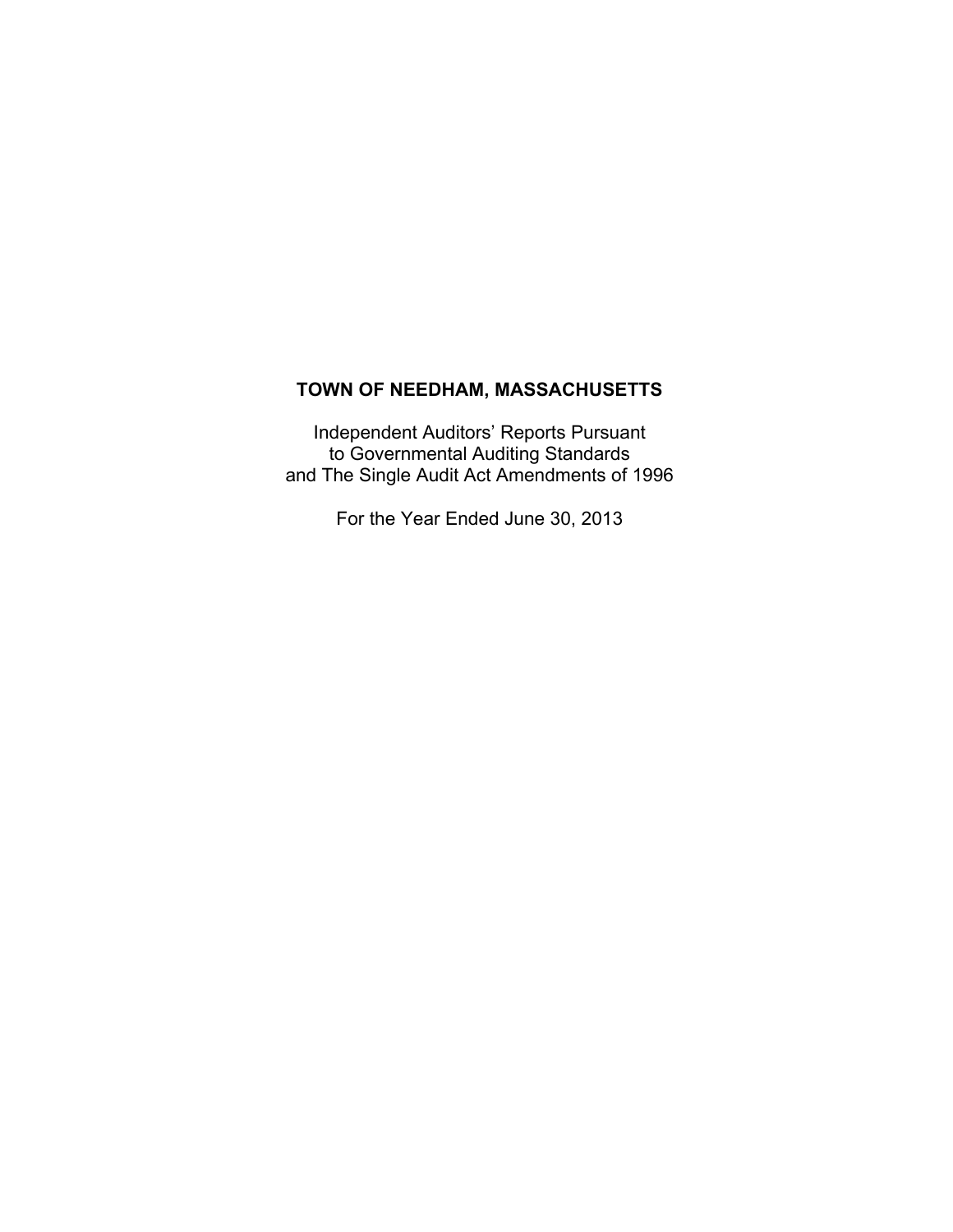# TABLE OF CONTENTS

|                                                                                                                                                                                                                 | <b>PAGE</b> |
|-----------------------------------------------------------------------------------------------------------------------------------------------------------------------------------------------------------------|-------------|
| REPORT ON INTERNAL CONTROL OVER FINANCIAL<br>REPORTING AND ON COMPLIANCE AND OTHER<br>MATTERS BASED ON AN AUDIT OF FINANCIAL<br>STATEMENTS PERFORMED IN ACCORDANCE WITH<br><b>GOVERNMENT AUDITING STANDARDS</b> |             |
| REPORT ON COMPLIANCE FOR EACH MAJOR FEDERAL<br>PROGRAM; REPORT ON INTERNAL CONTROL OVER<br>COMPLIANCE; AND REPORT ON THE SCHEDULE OF<br>EXPENDITURES FEDERAL AWARDS REQUIRED BY<br><b>OMB CIRCULAR A-133</b>    | 3           |
| Schedule of Expenditures of Federal Awards                                                                                                                                                                      | 6           |
| Schedule of Findings and Questioned Costs                                                                                                                                                                       |             |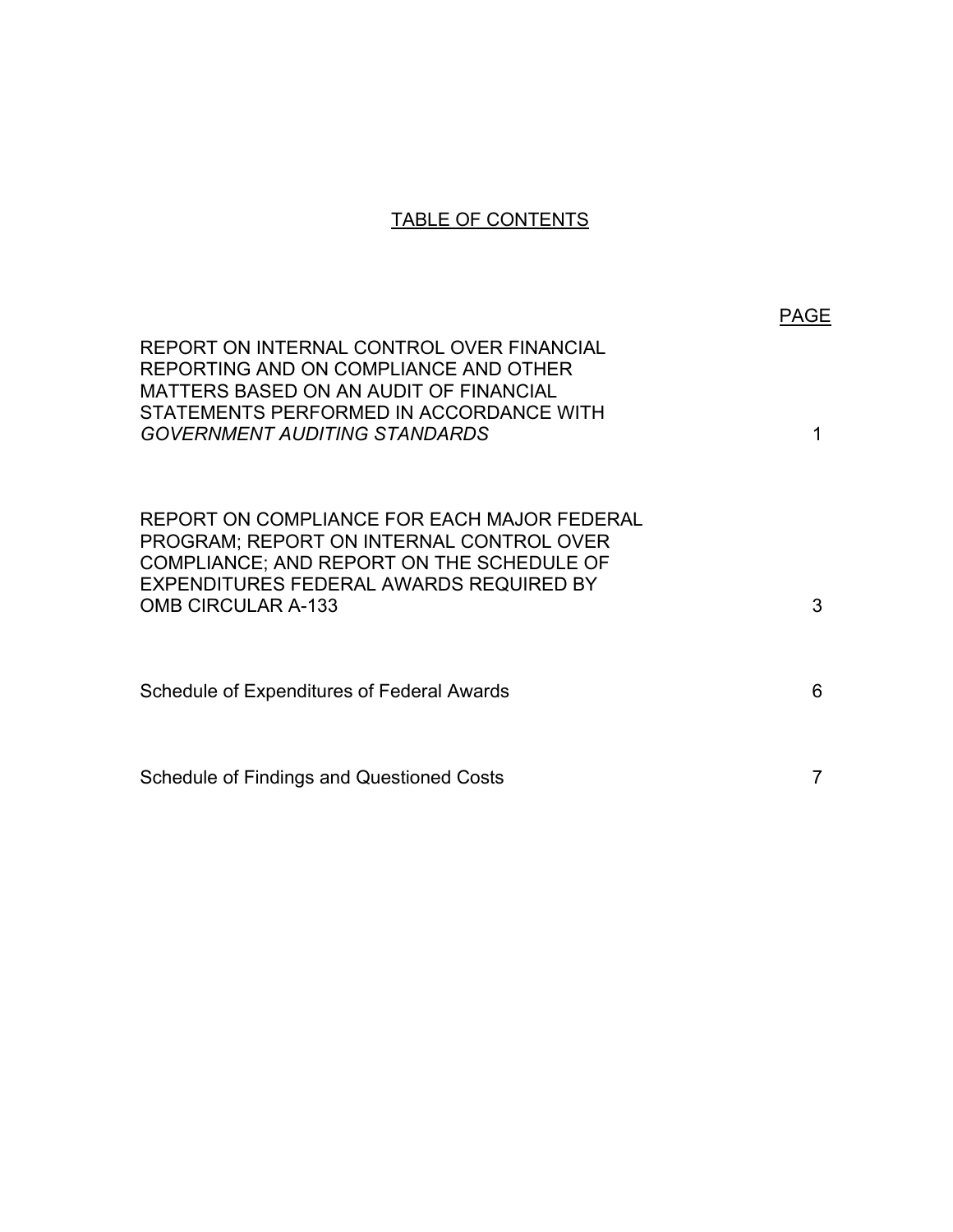

MELANSON HEATH & COMPANY, PC

CERTIFIED PUBLIC ACCOUNTANTS **MANAGEMENT ADVISORS** 

#### REPORT ON INTERNAL CONTROL OVER FINANCIAL REPORTING AND ON COMPLIANCE AND OTHER MATTERS BASED ON AN AUDIT OF FINANCIAL STATEMENTS PERFORMED IN ACCORDANCE WITH *GOVERNMENT AUDITING STANDARDS*

#### Independent Auditors' Report

To the Board of Selectmen Town of Needham, Massachusetts

We have audited, in accordance with the auditing standards generally accepted in the United States of America and the standards applicable to financial audits contained in *Government Auditing Standards* issued by the Comptroller General of the United States, the financial statements of the governmental activities, the business-type activities, each major fund, and the aggregate remaining fund information of the Town of Needham, Massachusetts (the Town), as of and for the year ended June 30, 2013, and the related notes to the financial statements, which collectively comprise the Town's basic financial statements, and have issued our report thereon dated December 11, 2013.

## *Internal Control over Financial Reporting*

In planning and performing our audit of the financial statements, we considered the Town's internal control over financial reporting (internal control) to determine the audit procedures that are appropriate in the circumstances for the purpose of expressing our opinions on the financial statements, but not for the purpose of expressing an opinion on the effectiveness of the Town's internal control. Accordingly, we do not express an opinion on the effectiveness of the Town's internal control.

A *deficiency in internal control* exists when the design or operation of a control does not allow management or employees, in the normal course of performing their assigned functions, to prevent, or detect and correct, misstatements on a timely basis. A *material weakness* is a deficiency, or a combination of deficiencies, in internal control, such that there is a reasonable possibility that a material misstatement of the entity's financial statements will not be prevented, or detected and

*102 Perimeter Road • 149 Hanover Street • 10 New England Business Center Drive, Suite 107 • 51 Davis Street, Suite 1 • P.O. Box 646 Nashua, NH 03063 Manchester, NH 03101 Andover, MA 01810 Greenfield, MA 01301 Ellsworth, ME 04605 800-282-2440 • www.melansonheath.com*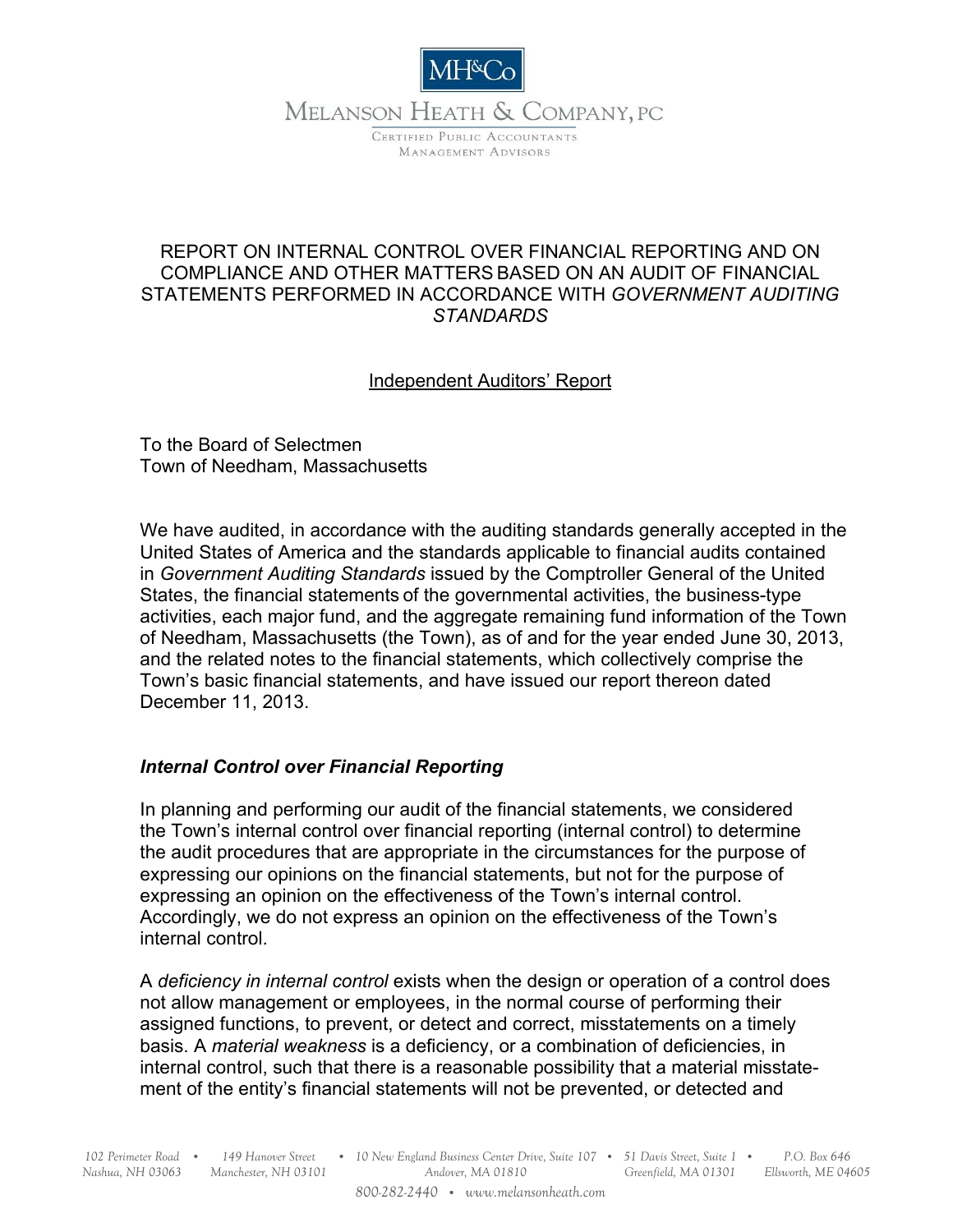corrected on a timely basis. A *significant deficiency* is a deficiency, or a combination of deficiencies, in internal control that is less severe than a material weakness, yet important enough to merit attention by those charged with governance.

Our consideration of internal control was for the limited purpose described in the first paragraph of this section and was not designed to identify all deficiencies in internal control that might be material weaknesses or significant deficiencies. Given these limitations, during our audit we did not identify any deficiencies in internal control that we consider to be material weaknesses. However, material weaknesses may exist that have not been identified.

#### *Compliance and Other Matters*

As part of obtaining reasonable assurance about whether the Town's financial statements are free from material misstatement, we performed tests of its compliance with certain provisions of laws, regulations, contracts, and grant agreements, noncompliance with which could have a direct and material effect on the determination of financial statement amounts. However, providing an opinion on compliance with those provisions was not an objective of our audit, and accordingly, we do not express such an opinion. The results of our tests disclosed no instances of noncompliance or other matters that are required to be reported under *Government Auditing Standards*.

## *Purpose of this Report*

The purpose of this report is solely to describe the scope of our testing of internal control and compliance and the results of that testing, and not to provide an opinion on the effectiveness of the entity's internal control or on compliance. This report is an integral part of an audit performed in accordance with *Government Auditing Standards* in considering the entity's internal control and compliance. Accordingly, this communication is not suitable for any other purpose.

Melonson, Heach + Company P.C.

Andover, Massachusetts December 11, 2013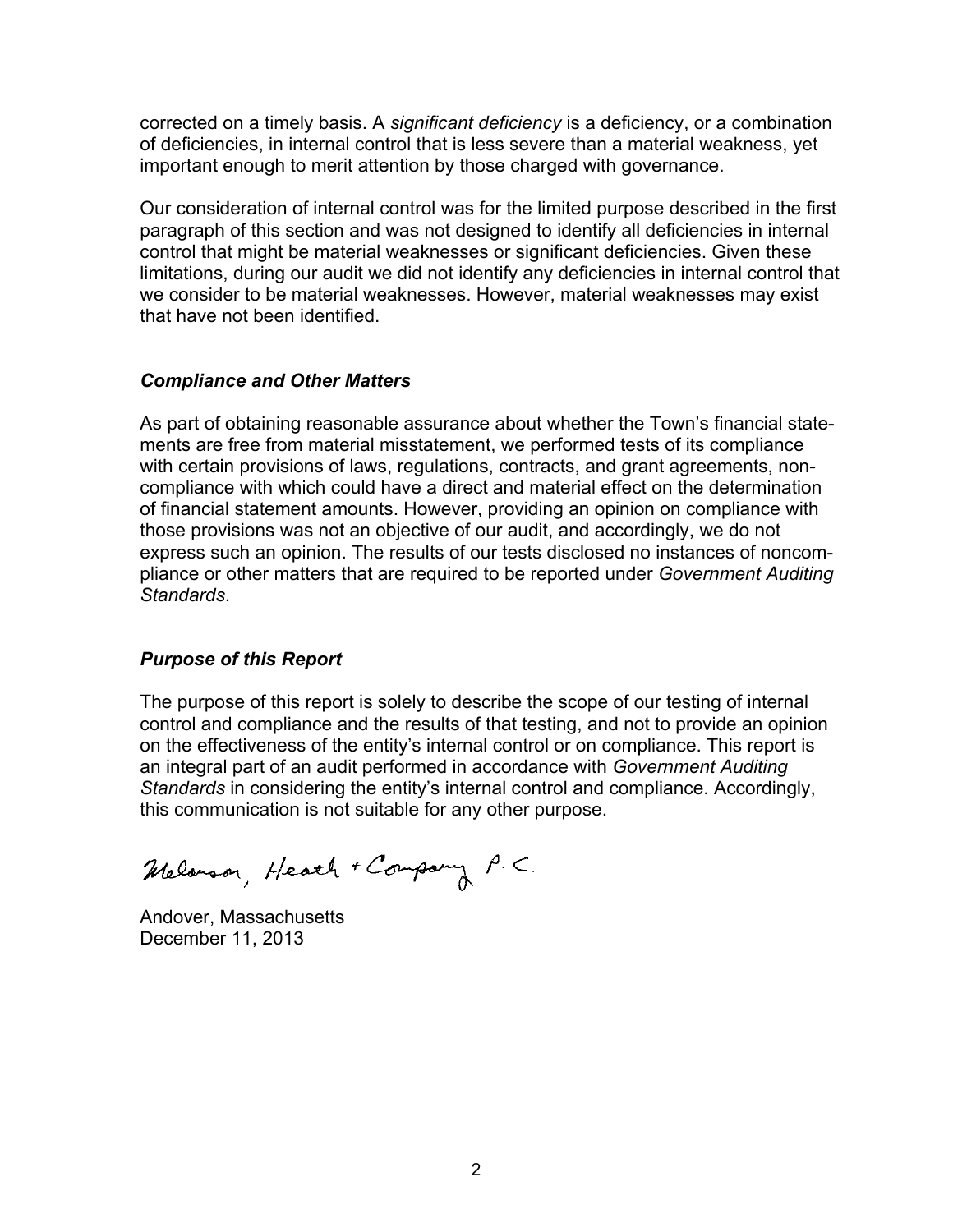

MELANSON HEATH & COMPANY, PC

CERTIFIED PUBLIC ACCOUNTANTS **MANAGEMENT ADVISORS** 

#### REPORT ON COMPLIANCE FOR EACH MAJOR FEDERAL PROGRAM; REPORT ON INTERNAL CONTROL OVER COMPLIANCE; AND REPORT ON THE SCHEDULE OF EXPENDITURES OF FEDERAL AWARDS REQUIRED BY OMB CIRCULAR A-133

## Independent Auditors' Report

To the Board of Selectmen Town of Needham, Massachusetts

## *Report on Compliance for Each Major Federal Program*

We have audited the Town of Needham, Massachusetts' (the Town) compliance with the types of compliance requirements described in the *OMB Circular A-133 Compliance Supplement* that could have a direct and material effect on each of the Town's major federal programs for the year ended June 30, 2013. The Town's major federal programs are identified in the summary of auditors' results section of the accompanying schedule of findings and questioned costs.

#### *Management's Responsibility*

Management is responsible for compliance with the requirements of laws, regulations, contracts, and grants applicable to its federal programs.

## *Auditors' Responsibility*

Our responsibility is to express an opinion on compliance for each of the Town's major federal programs based on our audit of the types of compliance requirements referred to above. We conducted our audit of compliance in accordance with auditing standards generally accepted in the United States of America; the standards applicable to financial audits contained in *Government Auditing Standards*, issued by the Comptroller General of the United States; and OMB Circular A-133, *Audits of States, Local Governments, and Non-Profit Organizations*. Those standards and OMB Circular A-133 require that we plan and perform the audit to obtain reasonable assurance about whether noncompliance with the types of compliance requirements

*102 Perimeter Road • 149 Hanover Street • 10 New England Business Center Drive, Suite 107 • 51 Davis Street, Suite 1 • P.O. Box 646 Nashua, NH 03063 Manchester, NH 03101 Andover, MA 01810 Greenfield, MA 01301 Ellsworth, ME 04605 800-282-2440 • www.melansonheath.com*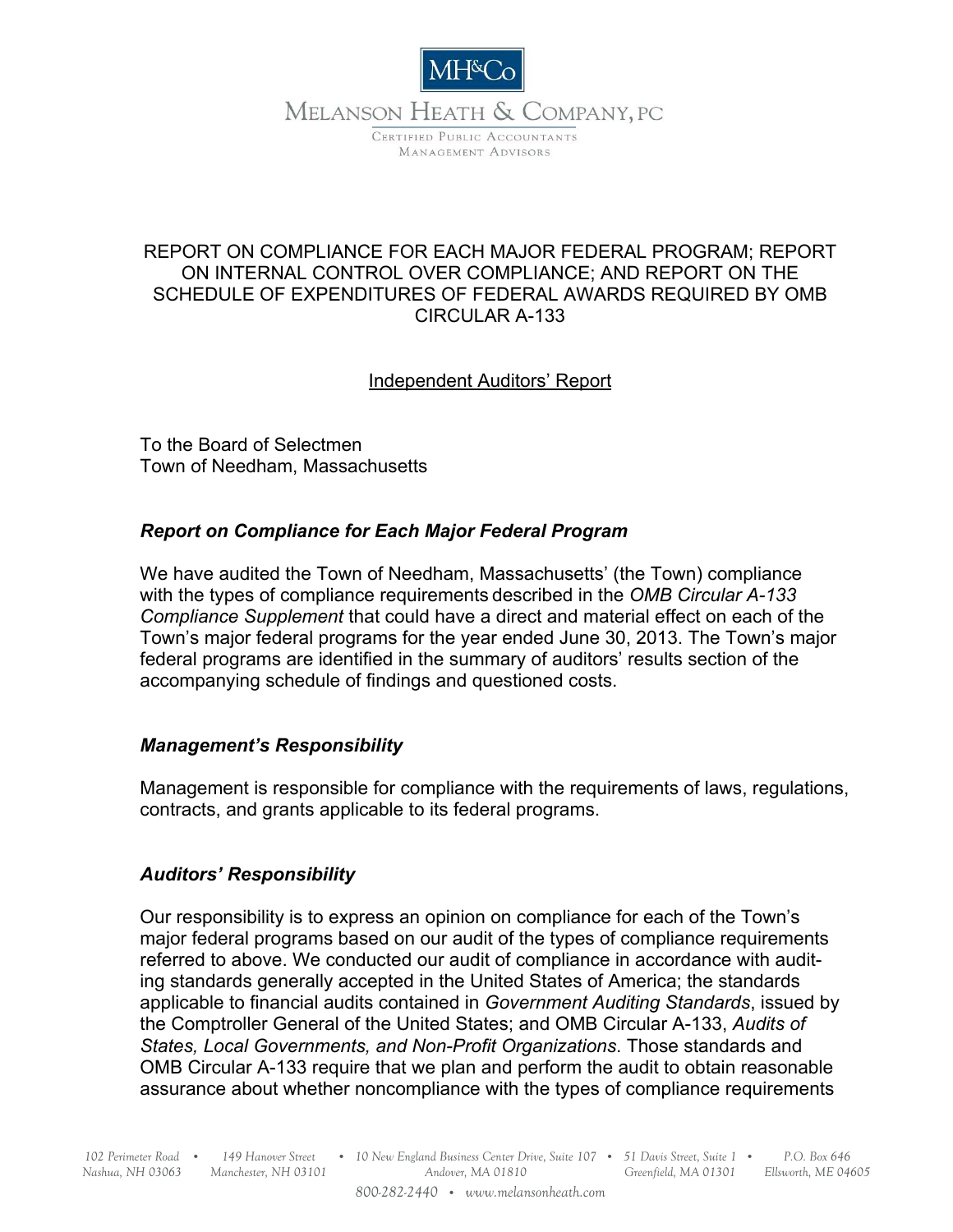referred to above that could have a direct and material effect on a major federal program occurred. An audit includes examining, on a test basis, evidence about the Town's compliance with those requirements and performing such other procedures as we considered necessary in the circumstances.

We believe that our audit provides a reasonable basis for our opinion on compliance for each major federal program. However, our audit does not provide a legal determination of the Town's compliance.

#### *Opinion on Each Major Federal Program*

In our opinion, the Town complied, in all material respects, with the types of compliance requirements referred to above that could have a direct and material effect on each of its major federal programs for the year ended June 30, 2013.

#### *Report on Internal Control Over Compliance*

Management of the Town is responsible for establishing and maintaining effective internal control over compliance with the types of compliance requirements referred to above. In planning and performing our audit of compliance, we considered the Town's internal control over compliance with the types of requirements that could have a direct and material effect on each major federal program to determine the auditing procedures that are appropriate in the circumstances for the purpose of expressing an opinion on compliance for each major federal program and to test and report on internal control over compliance in accordance with OMB Circular A-133, but not for the purpose of expressing an opinion on the effectiveness of internal control over compliance. Accordingly, we do not express an opinion on the effectiveness of the Town's internal control over compliance.

A *deficiency in internal control over compliance* exists when the design or operation of a control over compliance does not allow management or employees, in the normal course of performing their assigned functions, to prevent, or detect and correct, noncompliance with a type of compliance requirement of a federal program on a timely basis. A *material weakness in internal control over compliance* is a deficiency, or combination of deficiencies, in internal control over compliance, such that there is a reasonable possibility that material noncompliance with a type of compliance requirement of a federal program will not be prevented, or detected and corrected, on a timely basis. A *significant deficiency in internal control over compliance* is a deficiency, or a combination of deficiencies, in internal control over compliance with a type of compliance requirement of a federal program that is less severe than a material weakness in internal control over compliance, yet important enough to merit attention by those charged with governance.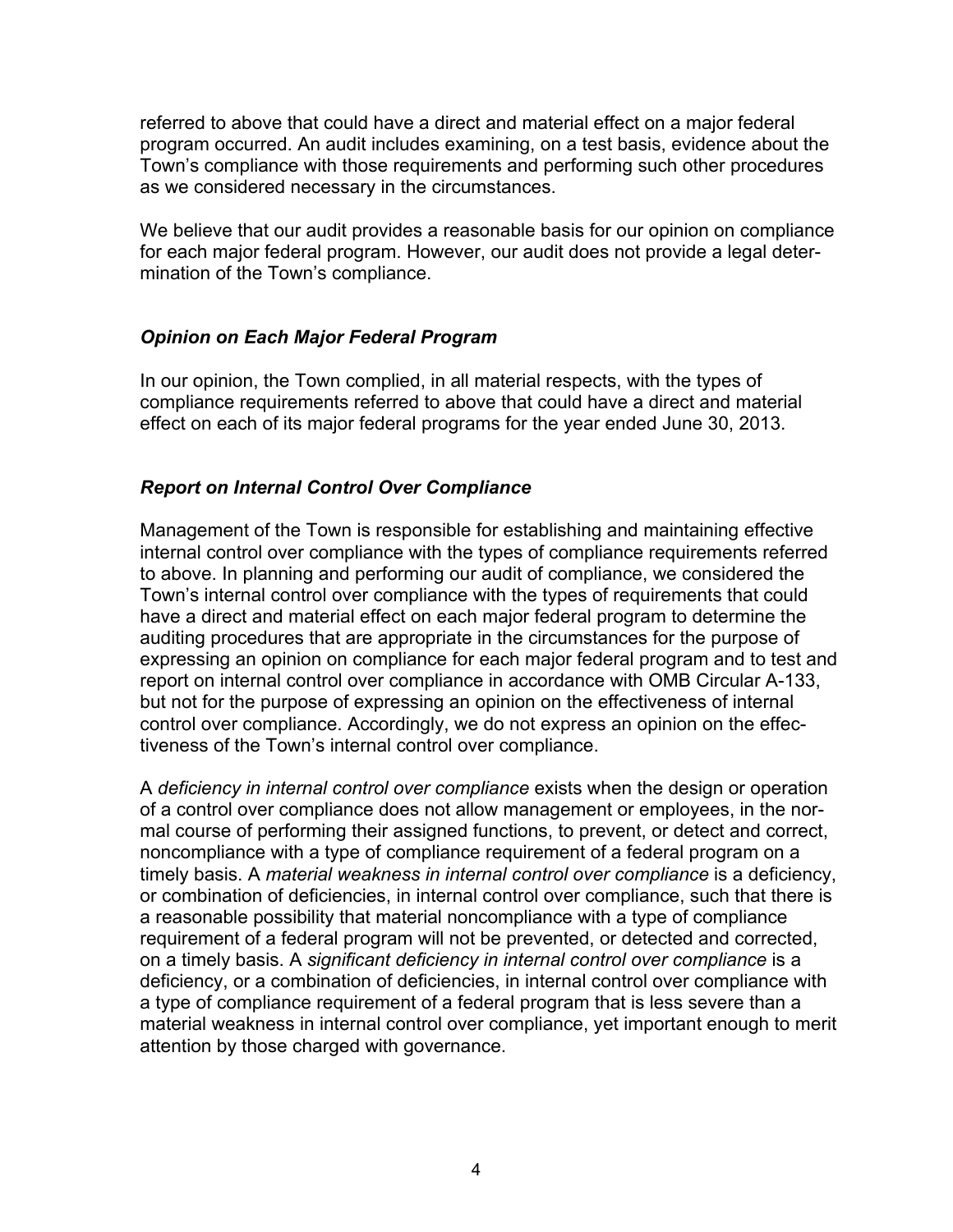Our consideration of internal control over compliance was for the limited purpose described in the first paragraph of this section and was not designed to identify all deficiencies in internal control over compliance that might be material weaknesses or significant deficiencies. We did not identify any deficiencies in internal control over compliance that we consider to be material weaknesses. However, material weaknesses may exist that have not been identified.

The purpose of this report on internal control over compliance is solely to describe the scope of our testing of internal control over compliance and the results of that testing based on the requirements of OMB Circular A-133. Accordingly, this report is not suitable for any other purpose.

#### *Report on Schedule of Expenditures of Federal Awards Required by OMB Circular A-133*

We have audited the financial statements of the governmental activities, the businesstype activities, each major fund, and the aggregate remaining fund information of the Town as of and for the year ended June 30, 2013, and the related notes to the financial statements, which collectively comprise the Town's basic financial statements. We issued our report thereon dated December 11, 2013, which contained unmodified opinions on those financial statements. Our audit was conducted for the purpose of forming opinions on the financial statements that collectively comprise the basic financial statements. The accompanying schedule of expenditures of federal awards is presented for purposes of additional analysis as required by OMB Circular A-133 and is not a required part of the basic financial statements. Such information is the responsibility of management and was derived from and relates directly to the underlying accounting and other records used to prepare the basic financial statements. The information has been subjected to the auditing procedures applied in the audit of the financial statements and certain additional procedures, including comparing and reconciling such information directly to the underlying accounting and other records used to prepare the basic financial statements or to the basic financial statements themselves, and other additional procedures in accordance with auditing standards generally accepted in the United States of America. In our opinion, the schedule of expenditure of federal awards is fairly stated in all material respects in relation to the basic financial statements as a whole.

Melonson, Heach + Company P.C.

Andover, Massachusetts March 5, 2014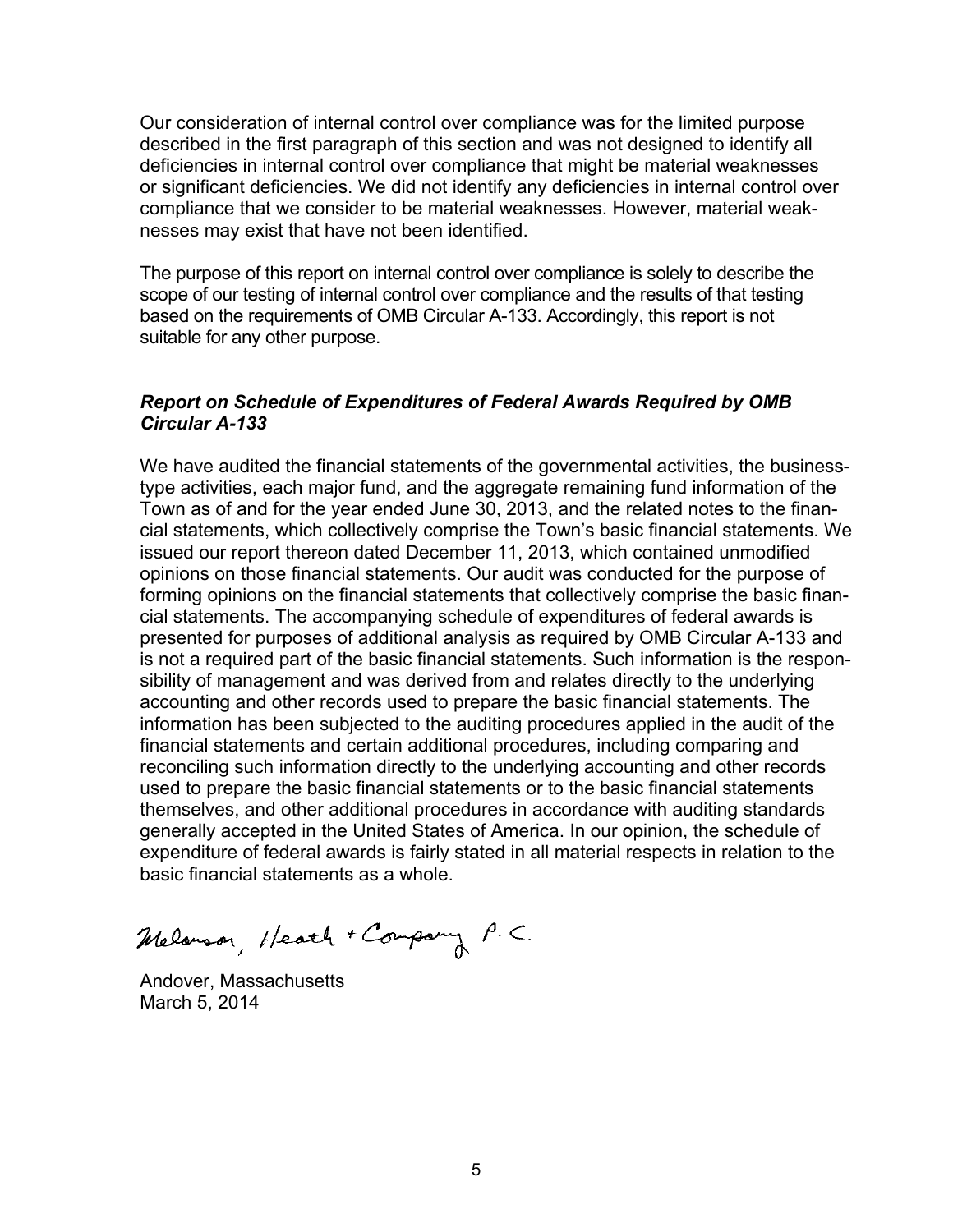#### TOWN OF NEEDHAM, MASSACHUSETTS

#### Schedule of Expenditures of Federal Awards

#### For the Year Ended June 30, 2013

| Federal Grantor/<br>Pass-Through Grantor/                                                                          | Federal<br><b>CFDA</b> | Federal         |
|--------------------------------------------------------------------------------------------------------------------|------------------------|-----------------|
| Program Name                                                                                                       | Number                 | Expenditures    |
| U.S. Department of Agriculture<br>Passed Through Massachusetts Department of Elementary<br>and Secondary Education |                        |                 |
| School Lunch Program                                                                                               | 10.555                 | \$<br>218,331   |
| Total U.S. Department of Agriculture                                                                               |                        | 218,331         |
| U.S. Environmental Protection Agency                                                                               |                        |                 |
| <b>Environmental Education</b>                                                                                     | 66.951                 | 727             |
| <b>Total U.S. Environmental Protection Agency</b>                                                                  |                        | 727             |
| U.S. Department of Education<br>Passed Through Massachusetts Department of Elementary                              |                        |                 |
| and Secondary Education                                                                                            |                        |                 |
| Title I ECIAA, P.L. 97-35                                                                                          | 84.010                 | 125,786         |
| Title VIB P.L. 94-142 Handicapped Assistance                                                                       | 84.027                 | 1,231,570       |
| Special Education Program Improvement                                                                              | 84.027                 | 46,764          |
| <b>Title II Teacher Quality</b>                                                                                    | 84.367                 | 69,891          |
| Early Childhood Special Education Program Improvement                                                              | 84.173A                | 2,720           |
| Passed Through Massachusetts Department of Early Education and Care<br>P.L. 99-457 Early Childhood                 | 84.173                 | 32,271          |
|                                                                                                                    |                        |                 |
| Total U.S. Department of Education                                                                                 |                        | 1,509,002       |
| U.S. Department of Health and Human Services                                                                       |                        |                 |
| Substance Abuse Mental Health Services Administration                                                              | 93.243                 | 129,322         |
| Passed Through National Association of County and City Health<br>Officials                                         |                        |                 |
| Medical Reserve Corps Small Grant Program                                                                          | 93.008                 | 5,310           |
| Passed Through Cambridge Public Health Commission<br>4B Emergency Preparedness                                     | 93.069                 | 8,451           |
| Total U.S. Department of Health and Human Services                                                                 |                        | 143,083         |
| U.S. Department of Homeland Security<br>Passed Through Massachusetts Emergency Management Agency                   |                        |                 |
| <b>FEMA Tropical Storm Irene</b>                                                                                   | 97.036                 | 1,699           |
| FEMA Emergency Management Performance                                                                              | 97.042                 | 5,244           |
| Total U.S. Department of Homeland Security                                                                         |                        | 6,943           |
| <b>Grand Total</b>                                                                                                 |                        | 1,878,086<br>\$ |
|                                                                                                                    |                        |                 |

See Auditors' report on Schedule of Federal Awards.

This schedule is prepared on the modified accrual basis of accounting.

State identifying numbers were not available for the pass-through grants listed above.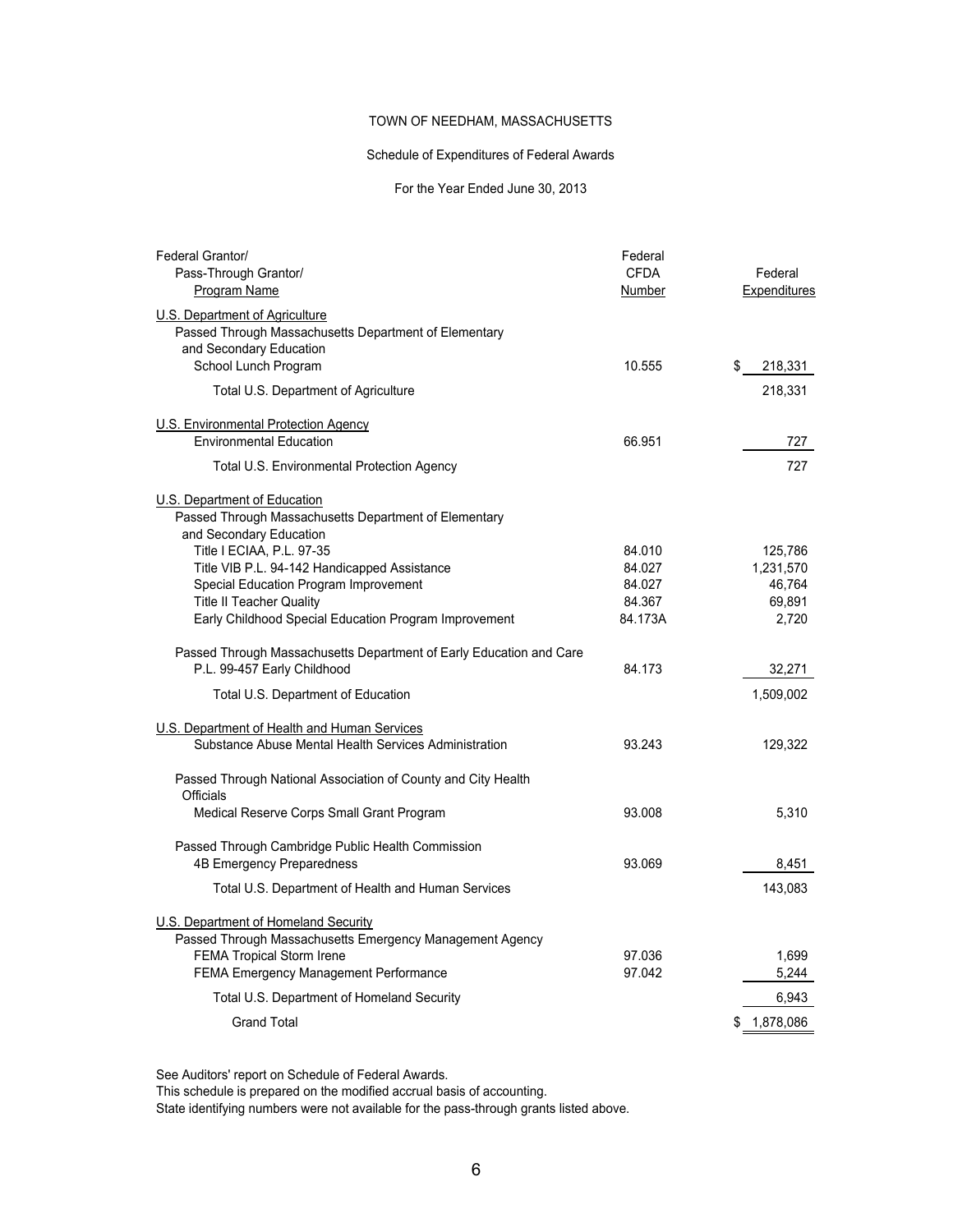#### **TOWN OF NEEDHAM, MASSACHUSETTS**

Schedule of Findings and Questioned Costs

For the Year Ended June 30, 2013

#### **SECTION I - SUMMARY OF AUDITORS' RESULTS**

# Financial Statements Type of auditors' report issued: Unmodified Internal control over financial reporting: • Material weaknesses identified?  $\Box$  yes  $\angle$  no • Significant deficiencies identified? ves  $\checkmark$  none reported Noncompliance material to financial statements noted?  $\qquad \qquad \qquad \qquad \qquad \qquad \qquad \qquad \qquad \text{yes } \neq \text{no}$ Federal Awards Internal control over major programs: • Material weaknesses identified?  $\qquad \qquad \qquad \qquad \qquad \qquad \text{ves } \preceq \text{ no}$ • Significant deficiencies identified? ves  $\checkmark$  none reported Type of auditors' report issued on compliance for major programs: Special Education Cluster **Education** Cluster **Unmodified** Any audit findings disclosed that are required to be reported in accordance with section  $510(a)$  of Circular A-133? yes  $\checkmark$  no Identification of major programs: CFDA Number(s) Name of Federal Program or Cluster 84.027/84.173/84.173A Special Education Cluster Dollar threshold used to distinguish between type A and type B programs:  $$ 300,000$ Auditee qualified as low-risk auditee?  $\Box$  yes  $\angle$  no